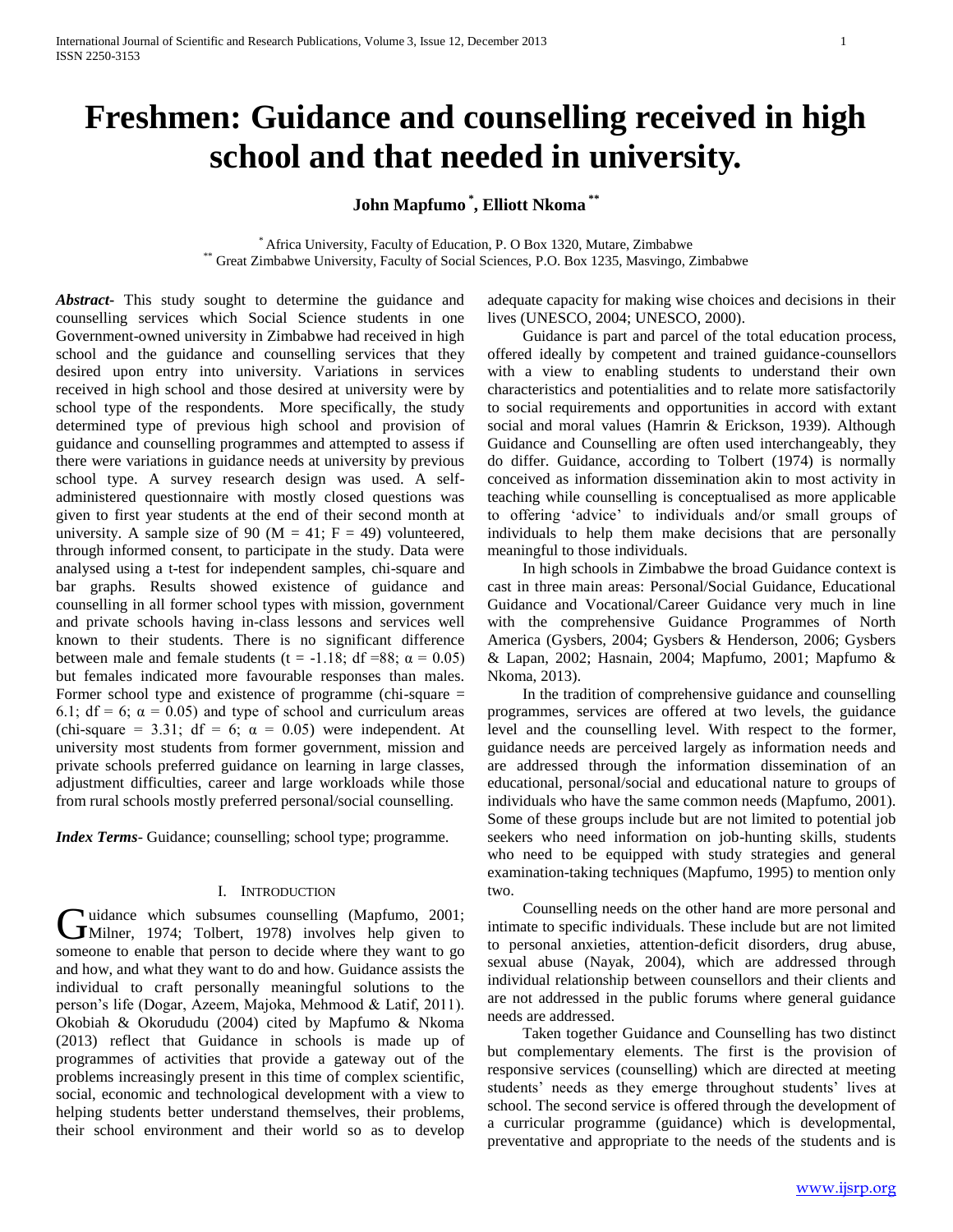delivered seamlessly in a whole school context (Coyle & Dunne, 2008).

 Recent studies in Zimbabwe (Chireshe, 2006; Chireshe & Mapfumo, 2005; Mapfumo & Nkoma, 2013) have attempted to assess the effectiveness of Guidance and Counselling services in high schools. Results show that inspite of clear policy guidelines on how Guidance services should be offered in schools effectiveness is extremely low. Chireshe & Mapfumo (2005) found for instance that school guidance counsellors did not feel well supported by heads of schools in terms of the necessary infrastructure, resources and time for the service. Chireshe (2006) found that there were a number of significant obstacles to effective offering of Guidance services. For example, he found that training among teacher counsellors was limited, and so were resources deployed in support of guidance and counselling programmes in high schools. At the same time he found that teachers were more concerned with teaching examinable subjects. Ipso facto Guidance was not a priority because it was not examinable. Very recently, Mapfumo & Nkoma (2013) have found strong evidence in support of Chireshe's (2006) findings whereby in a sample of high schools in Manicaland, Guidance was neither systematically nor comprehensively implemented; limited resources were availed for supporting the programme; training among teacher counsellors was almost nonexistent and time for offering group guidance was erratic. A good number of students in the schools were unable to confirm that there were any Guidance programmes in their schools.

 Some of the negative findings stated here could be expected to bear some influence on the freshmen that entered universities from Zimbabwe high schools. At first entry into university there is a whole range of challenges for freshmen (Mapfumo, 2008; van der Meer, Jansen & Torenbeek, 2010). Mapfumo found just less than half the participants in his study had received any counselling at all and that the counselling that was received in high school was largely limited to personal/social issues and HIV. The counselling that was needed in college had to do with careers, personal/social matters, stress and anger management, time management and spiritual matters. Participants in Mapfumo's (2008) study showed much less interest in dating matters, academic issues, adjustment to the new environment, medical counselling and matters of substance abuse.

 Entering college requires youths to face multiple transitions, including changes in their living arrangements, friendship networks, academic environments, while adapting to greater independence and responsibility in their personal and academic lives. Although many successfully make this transition to college others experience long-term emotional maladjustment and depression (Gall, Evans and Bellerose, 2000; Hammen, 1980; Wintre and Yaffe, 2000)

 One important challenge for freshmen has been found to be time management which is a skill that links closely to foundational effectiveness of study skills (Krause & Coates, 2008; Yorke & Longden, 2007) performance and acquisition of discipline-specific information and skills (Menge & Heijke, 2005). Days in college are indeed less routine with some freshmen having too much time and yet others having too little (Armsden & Greenberg, 1987).

 Among the most cited challenges of the freshmen are the complexities that are caused by the interaction between the

challenge of transitioning to university during a time when the students as people are also transitioning from adolescence to young adulthood with the attendant changes in developmental demands and responsibilities (Dornbusch., et al, 1987; Sherrod., et al, 1993).

 Entry into university brings with it increased responsibility on the part of the freshman such as decision making about what to eat, what to buy, when to schedule classes, making appointments for health care services (Tao, Dong, Hurnberger & Pancer, 2000).

 Relationships also transition with the emergence of new and unfamiliar connections with the family and strangers (Baumeister & Leary, 1995; Beyers & Goossens, 2003) which have to be negotiated. While the relationships with teachers in high school were personal and caring, those with professors may be much less personal, and quite unsettling.

 Therefore, the university freshman has challenges in academic achievement which seems to be the only thing that matters in university; the freshman needs to adjust to university life and must get to grips with living away from the security of the family. There are new challenges that have to be negotiated in the form of such eventualities as homesickness, conflict with roommates and feelings of inadequacy and inferiority coming from changes in status from high school senior to college freshman (Gall, et al, 2000).

 The literature above indicates that transition from high school to university marks a distinct step in a student's academic and personal life. Students move from a dependent to an independent learner, from studying in a carefully monitored environment with a highly regulated timetable to students learning to manage their own time and to individuals who make decisions in a more adult and responsible manner (Mutch, 2005). Students often arrive at university without many of the generic skills and attributes required for successfully navigating many first year courses and most students cite poor study skills and lack of prerequisite knowledge as their reason for discontinuing university study (Beder, 1998; Latham and Green, 1997).

# **Statement of the problem**

 The entry of freshmen into the university is replete with challenges as has been demonstrated. This is widely accepted in many cultures of the world and this has led to universities in such countries as the United States, Australia, New Zealand and others to craft and implement specific transition programmes (Adonis, 2000; Asmar et al., 2000; Barefoot, 2000; Gardner, Barefoot, & Swing, 2001; Kantanis, 2000b, 2001; Mason-Rogers, 2002; Swing, 2003; Upcraft, Gardner, & Barefoot, 2005).

 What was not known at the time of this investigation was whether the same challenges were extant in the university that was the site for this study. Similarly, it was not known how much freshmen in this university had been primed on issues of Guidance and Counselling in high school and what sort of guidance and counselling supports they would need upon first entry into the university. It was equally unknown if the guidance and counselling supports (if any) being offered in the university were in agreement with what students perceived to be relevant for the various support needs that they might have.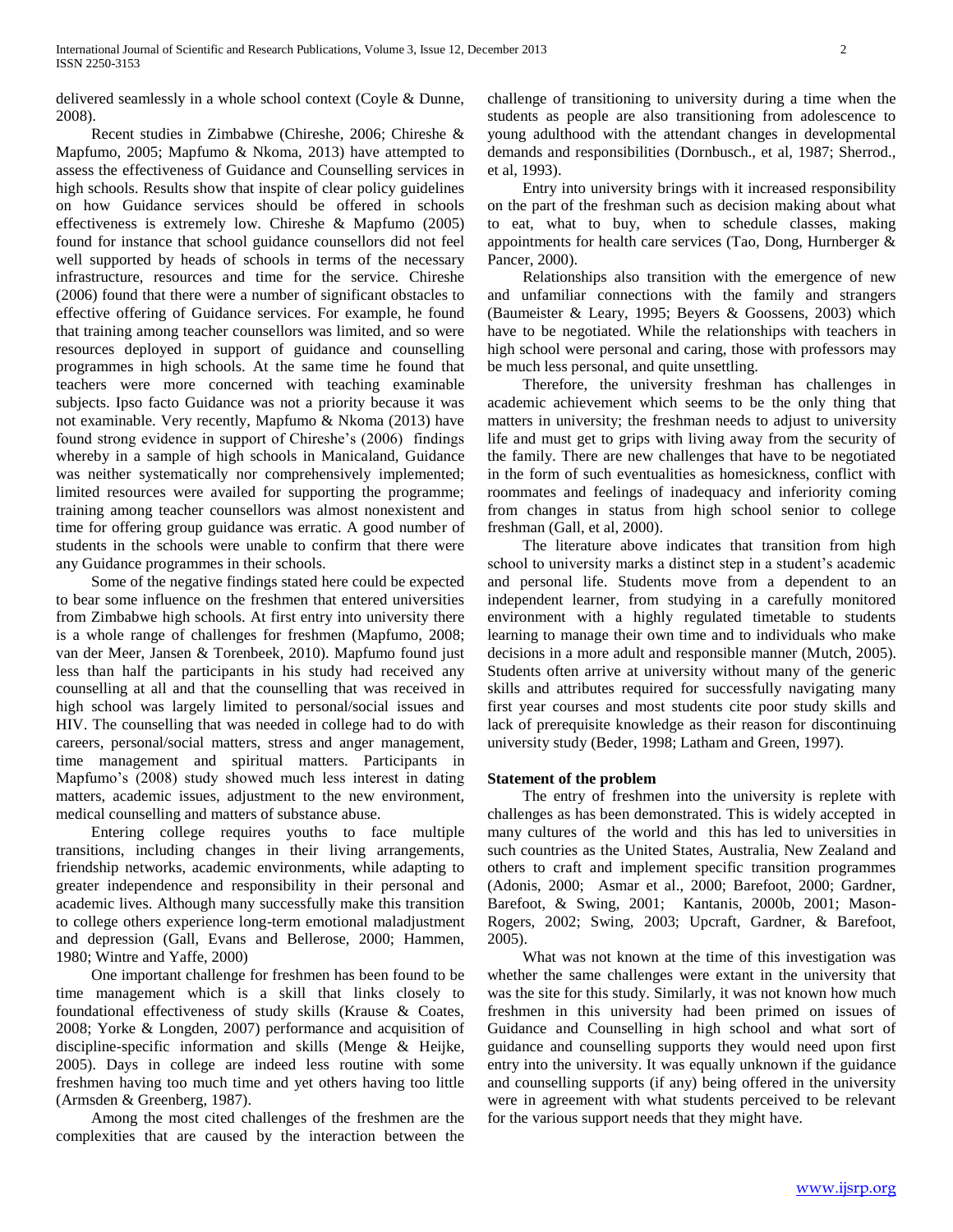## **Purpose of the study**

 This study aimed to establish from the self-reports of freshmen, the type of guidance and counselling that the freshmen received in high school and the type of guidance and counselling that they desired in view of the new circumstances that they were facing in university.

# **Hypotheses**

- 1. The existence of guidance and counselling and school types is independent (statistically unrelated).
- 2. Guidance and counselling curriculum content are independent of school type
- 3. There are no significant differences between males' and females' views of guidance processes in their former high schools

# **Research questions**

- 1. What guidance and counselling services did freshmen receive in their former high schools?
- 2. In which areas did students need guidance at university level and
- 3. Did their needs differ according to previous high school type?
- 4.

# II. METHODOLOGY

## **Research Design:**

 A survey research design was selected for this study. The survey is appropriate where researchers seek the opinion of participants (David and Sutton, 2004) with the aim of describing the nature of existing phenomenon (Cohen, et al, 2000). The present study sought to establish the perceived presence and nature of guidance and counselling at high school and the desired guidance at university hence the suitability the design.

## **Participants:**

Participants ( $n= 90$ ;  $F= 49$ ; M=41) who volunteered to participate in the study were first year Social Science students at one Government-owned university in a small town in Southern Zimbabwe. The age of the participants ranged from 18 to 20. The students had completed two months of learning during their very first semester. The university has over 500 freshmen in the faculty of Social science, of which 90 agreed to participate in this study.

## **Instrument**

 The study used a questionnaire which compromised of mainly closed items. The questionnaire for students had 12 questions which are divided into two parts. The first part (consisting of 11 Yes/No questions) tapped on guidance and counseling information at students' previous high school and the second part (had one open question) tapped on students' guidance and counselling needs at university.

# **Procedure**

 Permission to carry out the study was obtained from the authorities in the university. Consent for participation in the study was obtained from students to who the second author explained the purpose, and the position that they would participate if they wished to. At the same time the second author also assured the prospective participants that they could pull out of the study at any time when they so felt the wish to do. The second author also assured the students that he did not foresee any harm to the students as caused by their participation in the study. The students were also assured that their responses would be kept strictly confidential and would be used for purposes of the said study only. To preserve their anonymity, participants were urged not to write their names anywhere on the instruments that they were responding to.

 On an appointed day, those who had agreed to participate were invited to a large hall where everyone could be seated at once. The second author repeated some of the issues in the paragraph above particularly that they were taking part in the study willing and that they could terminate their participation at any time. Participants were issued with the questionnaire and asked to browse through it to make sure that they understood everything. The second author invited questions should any of the questions be unclear to any of the participants. Participants were not given any specific time limit but were merely told to hand in their responses when they had finished. All the participants completed providing their responses within the hour.

## **Data analysis**

 Responses were analysed quantitatively using a t-test for independent samples, chi-square and bar graphs.

# III. RESULTS

 The first hypothesis states that the existence of guidance and counselling and school types is independent of each other (statistically unrelated). The table below indicates the relationship between school type and guidance programmes. The results indicate that type of school and the existence of guidance are independent (statistically unrelated). This means that the existence of guidance and counselling programmes is not dependent on school type (Chi-square  $= 6.1$ ; df  $= 6$  at 5% significance level.

## **Table 1: 3 x 4 contingency table indicating the relationship between type of school and existence of Guidance programmes. (Expected frequencies in parentheses). Type of school**

| <b>Existence</b><br>of<br>programme | Mission      | $-71$ $-22$<br>Government | Private      | Rural             | Total |
|-------------------------------------|--------------|---------------------------|--------------|-------------------|-------|
| Presence                            | 29<br>(28.9) | 20<br>(21.5)              | 11<br>(11.9) | 6<br>(3.7)        | 66    |
| Known<br>to<br>students             | 23<br>(23.2) | 18<br>(17.3)              | 8<br>(9.5)   | 4<br>(3)          | 53    |
| in<br>Lessons<br>class              | 26<br>(25.9) | 20<br>(19.2)              | 13<br>(10.6) | $\Omega$<br>(3.3) | 59    |
| Total                               | 78           | 58                        | 32           | 10                | 178   |

 The responses indicate the existence of guidance and counselling in all schools. Chi square = 6.1; df = 6;  $\alpha$  = 0.05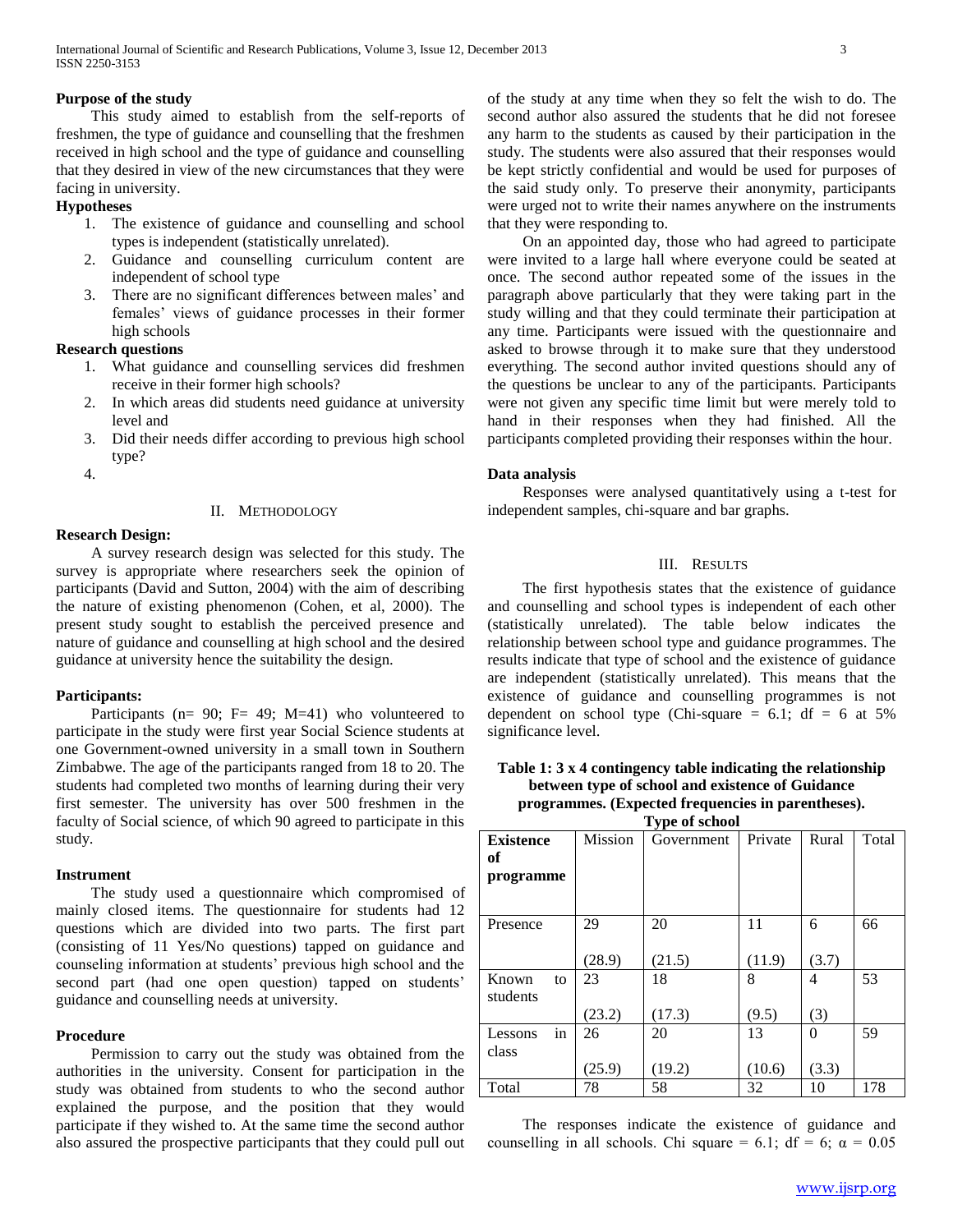indicate that type of school and existence of guidance are independent (statistically unrelated). There is no difference between type of school and existence of guidance programmes.





 Figure 1 show a high frequency of students from mission, government and rural schools confirming the presence of guidance and counseling services to students while a low percentage was noted for private schools. The second most frequently reported attribute is knowledge of guidance and counselling services by students. Higher percentages of students from government and from mission confirmed that guidance and counselling services in their former schools were well-known to the students in those schools with a low percentage of students from rural schools that made the same confirmation. Students from government and mission schools agreed to guidance and counseling lessons being carried out in classrooms with a low

percentage of former private school students agreeing. However, no respondents from rural high schools confirmed that there were lessons on guidance and counselling held in their former schools.

 The second hypothesis states that guidance and counselling curriculum content areas are independent of school type. Table 2 indicates the relationship between type of school and guidance curriculum (expected frequencies are in parenthesis). The results show that curriculum content areas are independent of type of school (chi-square  $= 3.31$ ; df  $= 6$  at 5% significance level). This means that the content of the Guidance and Counselling curriculum did not vary by type of school.

# **Table 2: 3 x 4 contingency table indicating relationship between type of school and guidance and counselling curriculum. (Expected frequencies in parentheses). Type of school**

**Guidance curriculum** Mission Government Private Rural Total Personal/Social 29 (27.5) 17 (19.3) 17 (14.9) 8 (9.3) 71 Educational 23 (23.2) 19 (16.3) 12 (12.6) 6 (7.9) 60 Vocational 22 (23.2) 16 (16.3) 11 (12.6) 11 (7.9) 60 Total  $\begin{array}{|c|c|c|c|c|c|c|c|c|} \hline 74 & 52 & 40 & 25 & 191 \ \hline \end{array}$ Chi-square = 3.31; df = 6  $\alpha$  = 0.05 not significant. Guidance and counselling curriculum content areas and type of school are

independent.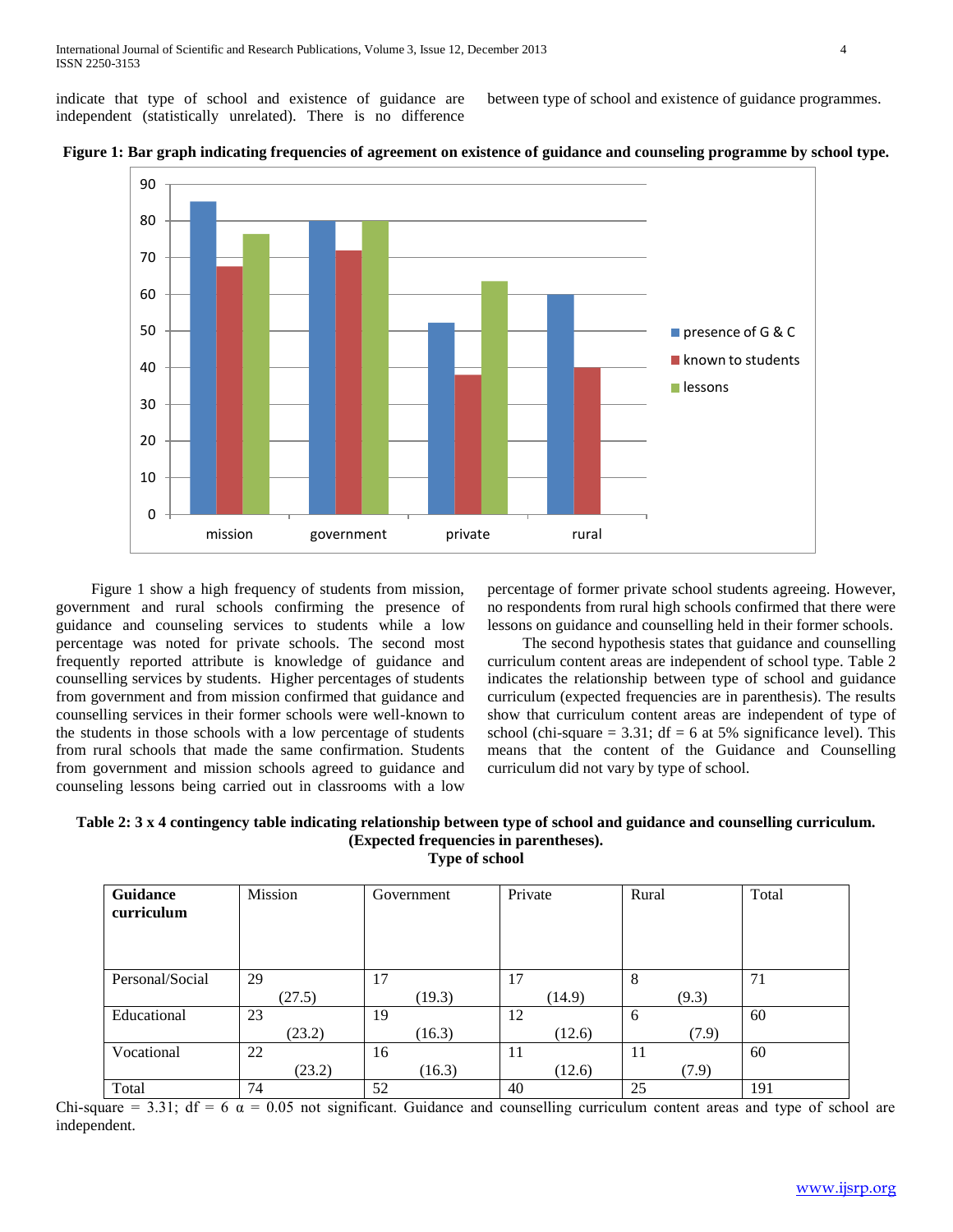| Curriculum      | Mission  |         | Government |         | Private        |         | Rural |         |
|-----------------|----------|---------|------------|---------|----------------|---------|-------|---------|
| areas           | Frea     | % agree | Frea       | % agree | Freq           | % agree | Frea  | % agree |
| Personal/social | 29       | 85.3    |            | 68      | $\overline{ }$ | 81      |       | 80      |
| Educational     | 23       | 67.6    | 19         | 76      | 12             | 57.1    |       | 60      |
| Vocational      | つつ<br>∠∠ | 64.7    | 16         | 64      |                | 52.4    |       | 40      |

**Table 2: Guidance and counselling curriculum areas by school type** S**chool type**

 Table 2 indicates personal/social guidance has the highest frequency in all school types (mission  $= 85.3\%$ ; private  $= 81\%$ ; rural =80%) except government schools. Educational guidance has the second highest in all school types with government having 76% followed by mission schools with 67.6% and lastly private schools at 57.1%. Vocational guidance was the least agreed on by all school types (mission  $= 64.7\%$ ; government  $=$ 64% and the least being rural schools). Students therefore, confirmed the existence of vocational counselling much less than they did other areas (Personal/Social and Educational).



Mission Government Private Rural

**Figure 2: Bar graph indicating induction of students by school type**

 Figure 2 show highest frequencies of agreement to induction when students first arrived at their different school types. Students who attended private schools showed the highest frequencies of being inducted from lower forms to higher forms followed by government schools and lastly is rural schools.

0

Figure 3 below, show individual and group counselling by school type. There is highest agreement to group counselling by all school types and very low (less 50%) in individual counselling.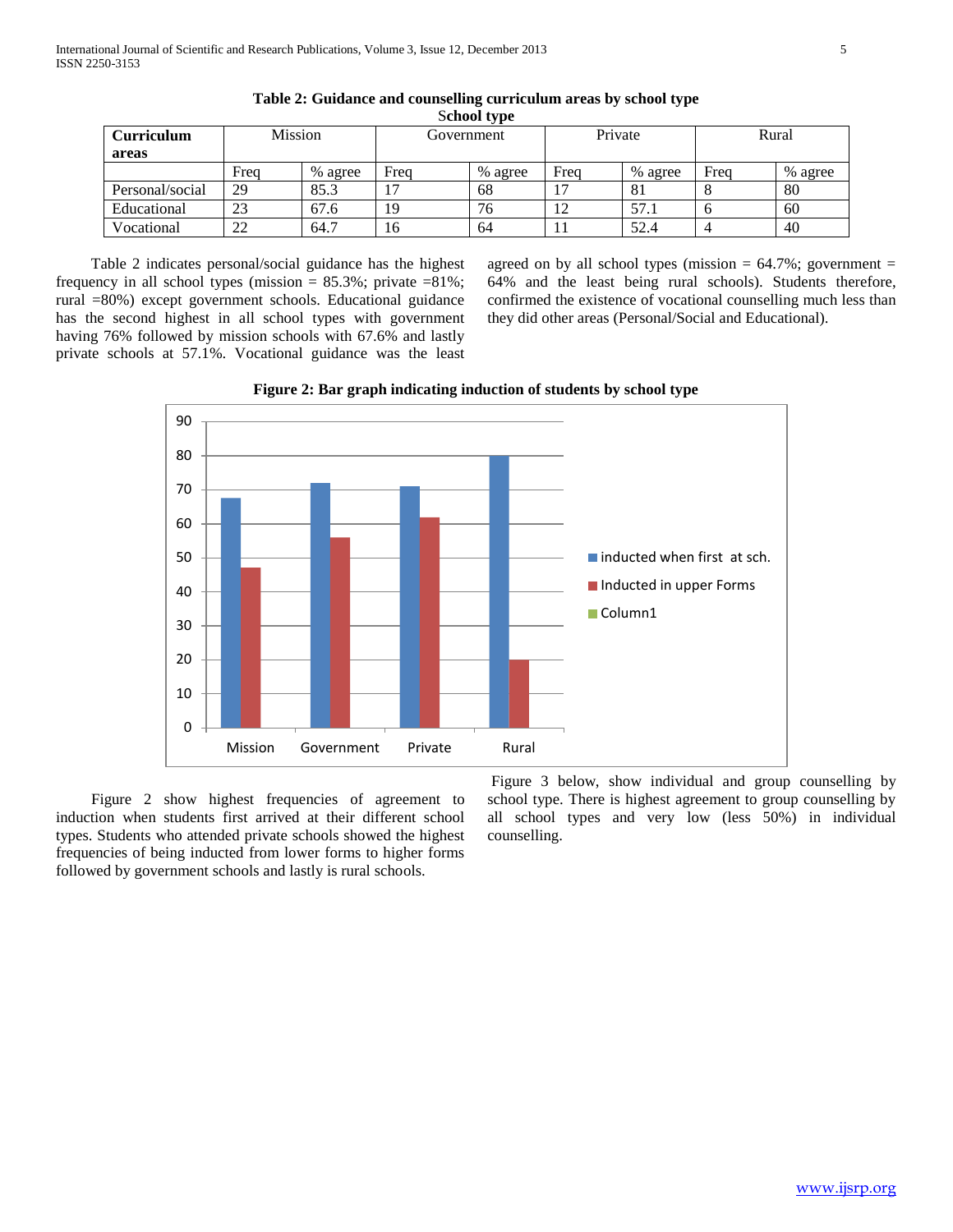Figure 3: counselling by school type



 The third hypothesis states that there are no significant differences between males' and females' views on guidance and counselling in their former high schools. The results indicate no significant differences between males and females at 5%

significant level;  $t = -1.18$  df= 88  $\alpha = 0.05$ , but overall females show more favorable responses than males (females have higher mean values than males).

#### **Table 4: t-test computational table**

|        | size<br>Sample<br>(n) | $\boldsymbol{\nabla}$<br>ZΛ | Mean          | $\sqrt{N}$<br>$L_{\Lambda}$ | $(\nabla \mathbf{V})^2$<br>$\Delta\Lambda$ | Df | t-value |
|--------|-----------------------|-----------------------------|---------------|-----------------------------|--------------------------------------------|----|---------|
| Male   | -41                   | 185                         | 51<br>$-4.5.$ | 34225                       | 3589                                       | 88 | $-1.18$ |
| Female | 49                    | 369                         | 1.53<br>⇁     | 136161                      | 14305                                      |    |         |

t = -1.18 df= 88  $\alpha$ =0.05 no significant differences

| Table 5: Guidance needed at university by former school type. |
|---------------------------------------------------------------|
|---------------------------------------------------------------|

|                 | Mission |      | Government    |      | Private |      | Rural |      |
|-----------------|---------|------|---------------|------|---------|------|-------|------|
|                 | F       | $\%$ | F             | $\%$ |         | $\%$ | F     | $\%$ |
| Career          | 23      | 67.6 | 21            | 84   | 16      | 76.2 | 6     | 60   |
| guidance        |         |      |               |      |         |      |       |      |
| Relationships   | 11      | 32.4 | $\mathcal{I}$ | 28   | 13      | 61.9 | 7     | 70   |
| Finances        | 21      | 61.8 | 17            | 81   | 8       | 38.1 | 8     | 80   |
| Adjustment      | 26      | 76.5 | 23            | 92   | 14      | 66.7 | 7     | 70   |
| difficulties    |         |      |               |      |         |      |       |      |
| in<br>Learning  | 28      | 82.3 | 24            | 96   | 17      | 81   |       | 70   |
| large classes   |         |      |               |      |         |      |       |      |
| Large loads     | 25      | 73.5 | 21            | 84   | 15      | 71.4 | 6     | 60   |
| Drugs           | 6       | 17.6 | 5             | 20   | 7       | 33.3 | 8     | 80   |
| <b>HIV/AIDS</b> | 5       | 14.7 | 7             | 28   | 10      | 47.6 | 6     | 60   |

 The second research question states which areas students' need guidance at university level and to determine if they differ by students' school type of origin (research question 3). Table 5 indicates that most students preferred guidance in learning in large classes (96% from government schools, 82.3% from mission schools and 81% from private schools and 70% from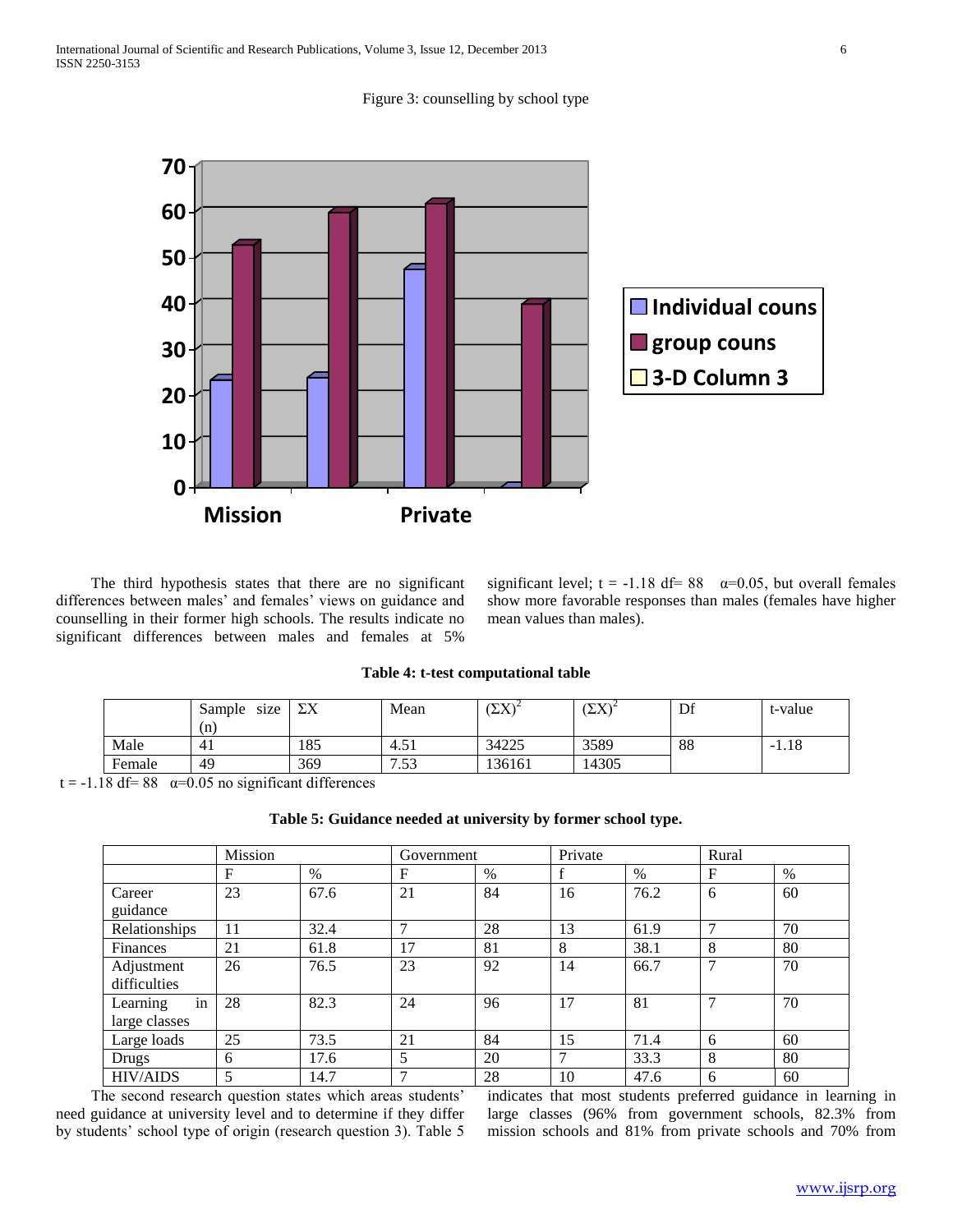rural schools). The second most-frequently occurring need is adjustment difficulties as shown by 92% former government school students, 76.5% from former mission schools 67.6% from former mission and 70% from rural school students. The need for career guidance was shown by 84% from government, 72.2% from private, 67.2% from mission and by 60% from rural schools. Large workloads were indicated by 83% (Government), 73% (Mission), 71.4% (Private) and 60% (Rural). The least needed area for guidance by students from these school types related to drugs and HIV/AIDS. Drug-related guidance was reported as necessary by17.6% percent of students from mission schools, 20% of students from government schools, and 33.3% of students from private schools while HIV/AIDS was shown by 14.7% mission schools, 28% government, and 47% private schools. Rural schools showed a different trend with highest frequencies occurring in finances and drugs at 80% while the least need for guidance was career and large loads with 60% each.

## IV. DISCUSSION

 Results indicate that the existence of guidance and counselling and type of schools are independent. Students from all school types indicated the presence of guidance and counselling services with mission and government schools having services that were well known to their students with classroom lessons being done. Students from former rural and private schools had few students knowledgeable about the services and few or no classroom lessons being done in rural schools. School resources, teacher qualifications and experience and socioeconomic status of parents might explain the differences by school location. Rural schools are poorly resourced while government and mission schools have experienced teachers and well resourced materially (MOESAC, 2013). That private schools offer less guidance and counselling in some respects is not easy to understand considering that they have the resources and other capacities to institutionalize sound guidance and counselling programmes.

 The results show that curriculum areas are independent of type of school. Students indicated the existence of career guidance with less frequency than personal/social and educational guidance. These results concur with the findings by Mapfumo and Nkoma (2013) who found that guidance and counselling services in schools were in line with the responsive services directed at meeting students needs (personal/social) as they emerge rather than preventative. Lack of professional development for counsellors and head-teachers' lack of support of guidance and counselling programmes in schools in Zimbabwe (Chireshe and Mapfumo, 2006; Mapfumo and Nkoma, 2013; Chireshe, 2006) compounds the problem of guidance and counselling programmes. Also studies by Achebe (1986); Bulus (2001); Denga (2001); Edet (2008), have shown that principals and teachers constitute the greatest obstacle to the success of guidance and counselling services in schools. The reports show negative attitudes of school authorities to guidance services and to counsellors in particular. Schools are supposed to play a significant role in career counselling but in the present study the opposite obtains in most cases. Rosenberg et al., (2009) found that very few teachers had been trained in life orientation

and its career component while some teachers used life orientation periods to do more 'important' subjects.

 Individual counselling was offered the least in all types of schools with zero responses in rural schools. Lack of properly qualified guidance and counselling teachers might explain the use of individual counselling in schools (Chireshe and Mapfumo, 2006; Mapfumo & Nkoma, 2013; Nyamwenge, Nyakan and Ondima, 2012). However, higher education guidance was provided in government and mission schools. All school types indicated induction of students on arrival to the school for first time. However induction from lower to higher forms was done mostly in private and government schools with rural schools performing the least. Dogar, Azeem, Majoka, Mehmood & Latif (2011) indicated that guidance as a sum total of activities and services engaged in by an educational institution that are primarily aimed at assisting an individual to make and carry out adequate plans and to achieve satisfactory adjustment in all aspects of daily life.

 Studies have shown that school counselling programmes have an effect on student academic achievement and they reduce test anxiety (Cheek, Bradley, Reynolds and Coy, 2002; Sink and Stroh, 2003). Counselling programmes can also assist students with better decisions about college and further education (Chireshe, 2006). However, rural areas in the present study performed the least because of lack of resources, qualified headteachers and teachers (MOESAC, 2013; Chireshe, 2006; Mapfumo & Nkoma, 2013). It can be seen from the less than optimal offering of the counselling service, that schools are losing out on an opportunity to impact the performance of their students through the delivery of a sound counselling programme. There were no significant differences between males and females in the perception of the guidance services offered in their former schools. This concurs with a study done by Musgrove, (1973) on high school students' attitude toward guidance and counselling services and found no significant differences in gender. However, Alemu, (2013) found significant differences between gender in the utilization of guidance and counselling services as females underutilized guidance and counselling services. Females in the present study, however, indicated more favorable responses to the guidance and counselling programmes than males did implying greater sensitivity needed for women at university.

 The results in the present study indicate that at university students need guidance in the following order, starting with the highest need; learning in large classes' Adjustment problems, Career guidance, and large workloads. The least needed area is HIV/Aids and drugs. Career guidance is inadequate in Zimbabwean high schools (Mapfumo and Nkoma, 2013) and Peel (1998a) found that students who receive inadequate career counselling prior to commencing university have no clear picture of what career options their chosen degree program will provide. Kantanis (2000) also reports that students find the style and pace of learning from what is typically found at high school and many students have difficulty adjusting to the independent learning style that is expected at university. Mclnnis, James and Hartley (2000) found that university is more demanding than school. Tinto (1975) in a review of literature indicated factors that cause students to withdraw from their studies in the first year as academic difficulty (poor study habits), adjustments difficulties,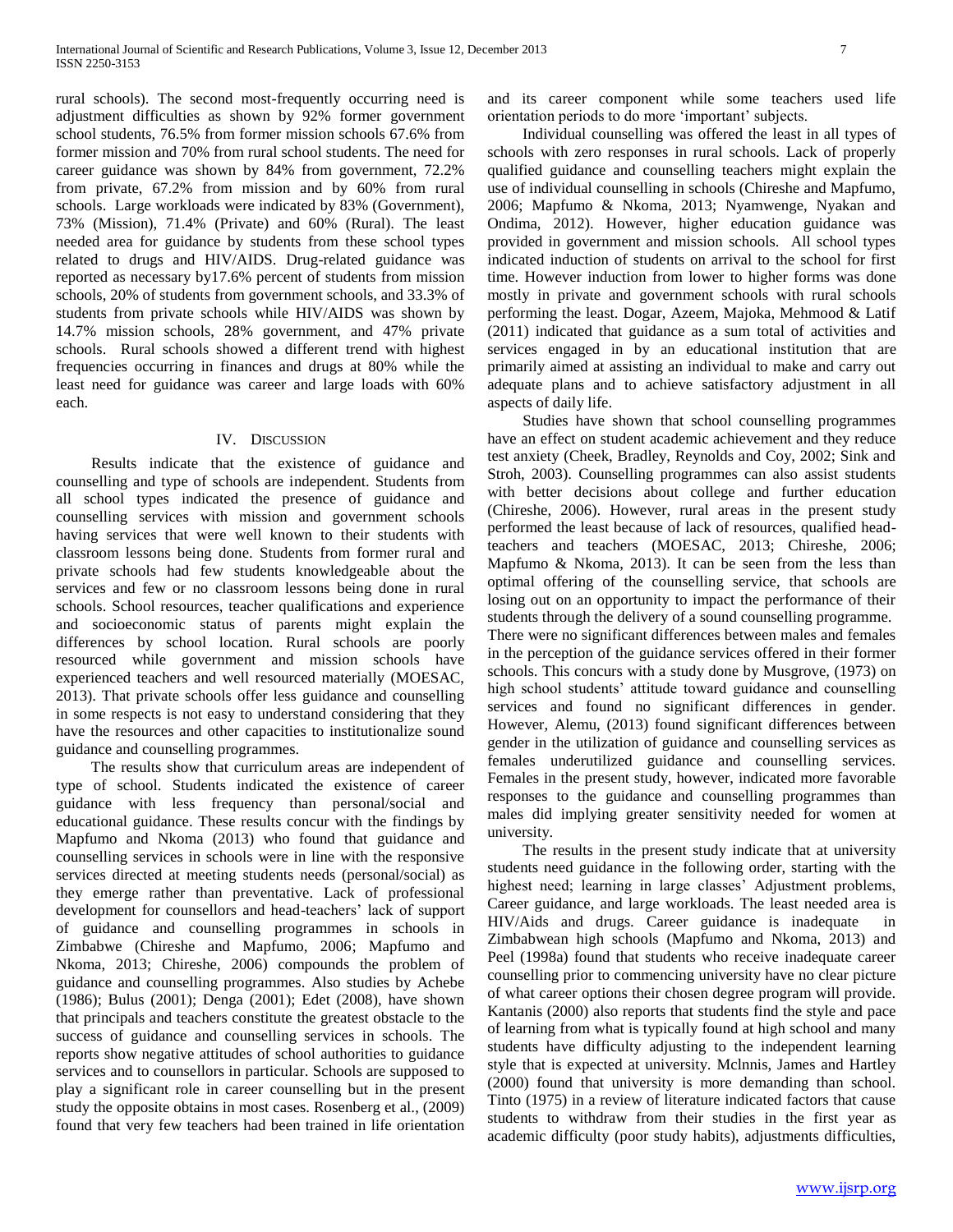finances, isolation among others. Mapfumo and Nkoma (2013) found inadequate guidance and counselling services at high school which might compromise adjustment difficulties and study habits at university.

 The study indicates least needed area for guidance in mission, government and private schools was drugs and HIV/AIDS. This concurs with Mapfumo (2008) who found that students were less interested in medical counselling and drugs. These low needs can be attributed to the guidance counseling students received at high school (see table 1 above) and rural schools showed a different trend with highest frequencies occurring in finances and drugs while the least need for guidance was career and large loads. Former rural school students come from low economic status families, hence difficulties in finances (MOESAC, 2013; Mapfumo and Nkoma, 2013). According to Power (1987: 42, 48, 50) schools have a role of preparing students academically and the type of education provided in some secondary schools can leave students poorly prepared to the new demands of higher education.

#### V. CONCLUSIONS

 Results show that all former school types agreed to the existence of guidance and counselling, with government, mission and private schools indicating that programmes that were in those schools were well-known to the students and were offered in classroom-based lesson environments. Rural schools indicated less agreement to services and lessons. The chi-square tests show that school type is independent of existence of guidance and counselling programme and curriculum areas. At university most students from former government, mission and private preferred guidance on learning in large classes, adjustment difficulties, career and large workloads while those rural schools preferred personal/social guidance.

## **Recommendations**

 These recommendations are not correct. The findings in this study suggest a wide variety of the manner in which Guidance and Counselling are offered in high schools. There is, therefore, need for streamlining the content and operational mode of the guidance and counselling programme in high schools. This makes it possible for the receiving institutions (universities) to have a clear understanding of what students from high school have been counselled about and what counselling they need in university. There has not been any finding to the effect that counselling in high schools is intended to address the academic and social challenges that the students will meet in universities. It is also unclear whether counselling in high school includes such career guidance as the students will need in universities for the selection of disciplines that they will pursue. It is recommended that human development personnel in high school and those in universities get through to each other on how to find articulation of the counselling services from high school to universities.

 Because the present study was not a formal needs assessment of the counselling needs of freshmen, it is suggested that human development practitioners in universities carry out formal needs assessments that give them indications of the kinds of counselling that freshmen under them will need upon entry and, perhaps, as they persist in the universities.

There is clearly need for the enhancement of Guidance and Counselling services in rural schools where the offerings are reported to be not ideal. This will help students from rural areas to reduce problems that they face upon entry to the university.

#### **Further research**

 There are many issues that remain unknown and that invite further research. These include: the numbers of freshmen who withdraw, defer or change courses of study and the reasons for doing so. It is possible that some of the issues did not arise in this study because the instrument for investigation in this study did not prime the participants towards giving information in the particular areas. Their academic failure rates needs be incorporated in the study as well as the whole process of how first-year students adapt and cope with the transition from high school to university. It is critical to study how the guidance provided at university would assist the transitioning process. The emotional adjustment of freshmen needs to be determined for intervention purposes.

#### **REFERENCES**

- [1] Abbott-Chapman, J., Hughes, P., & Wyld, C. (1992). Monitoring student progress. A framework for improving student performance and reducing attrition in higher education. Youth Education Studies Centre: University of Tasmania.
- [2] Achebe C. C. (1986). The role and responsibilities of secondary school principals in the school guidance and counselling programme. The Nigeria Journal of guidance and counselling 2 (1), 1-11.
- Adonis, C. (2000). An evaluation of students' perception of a multi-faceted support programme in a large, diverse first year class. Paper presented at the Fourth Pacific Rim First Year in Higher Education Conference: Creating futures for a new millennium, July 5–7, at Queensland University of Technology, Brisbane.
- [4] Armsden, G. & Greenberg, M.T. (1987). The Inventory of Parent and Peer Attachment Relationships to Well-Being in Adolescence. Journal of Youth and Adolescence, 18, 683-692.
- [5] Arnett, J.J. (2000). Emerging adulthood: A theory of development from teens though the twenties. American Psychologist, 55,469-480.
- [6] Asmar, C., Brew, A., McCullough, M., Peseta, T. & Barrie, S. (2000). The First Year Experience Project: Report May 2000. Sydney: The University of Sydney Institute for Learning and Teaching.
- [7] Barefoot, B. (2000). The first-year experience: Are we making it any better? About Campus 5, 1, 12–18.
- [8] Beder, S. (1998). Addressing the Issues of Social and Academic Integration for First Year Students: A discussion paper. Melbourne: ultibase. http://ultibase.rmit.edu.au/Articles/beder1.html
- [9] Bulus, I. (2001). Counselling and counsellor education Nigeria: The post present and future challenges" ABU Journal of counselling and Human Development 1(1), 284 – 299.
- [10] Chireshe, R. (2006). An Assessment of the effectiveness of School Guidance and Counselling Services in Zimbabwean Secondary Schools. Submitted in Accordance with the Requirements for the Degree of Doctor of Education in the Subject Psychology of Education at the University of South Africa.
- [11] Chireshe, R. & Mapfumo, J.S. (2005). School Counsellors' Perception of Headmasters' Attitude towards Guidance and Counselling in Zimbabwe Secondary Schools. Zimbabwe Journal of Educational Research, 17,2, 19- 29. X
- [12] Cohen. L., Manion. L. and Morrison, K. (2001). Research Methods in Education. New York: Routledge Falmer
- [13] Coyle, B. & Dunne, A. (2008). A Whole-School Guidance and Counselling Service and Curriculum: Roles and Relationships. Institute of Guidance Counsellors.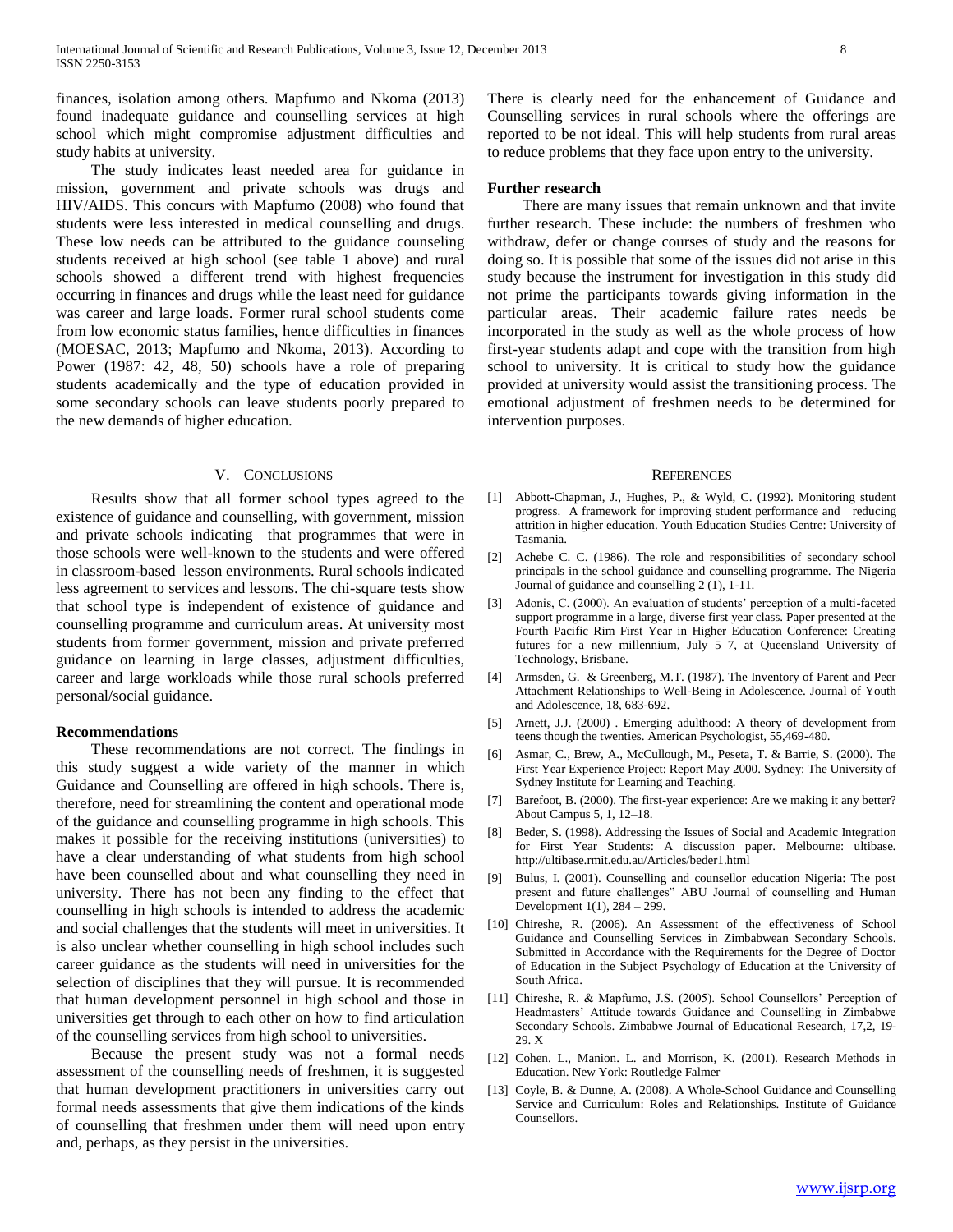- [14] Krause, K & Coates, H 2008, 'Students' engagement in first-year university', Assessment and Evaluation in Higher Education, vol. 33, no. 5, pp. 493-505.
- [15] David, M. and Sutton, C.D. (2004). Social Research: The Basics.London: Sage Publications.
- [16] Denga, D. I. (2001). Guidance and counselling in school and non-school settings. 2nd ed. Port Harcourt Double Diamond publications
- [17] Dogar, A.H., Azeem, M., Majoka, M.I., Mehmood, A. & Latif, S. (2011). Needs Assessment of Students' Guidance and Counselling. British Journal of Arts and Social Sciences ISSN: 2046-9578, 1,2. http://www.bjournal.co.uk/BJASS.aspx X
- [18] Edet, I. P. (2008). Parents and teachers perception of vocational guidance in secondary school in Calabar metropolis – Calabar Cross River State. An unpublished post guidance diploma thesis University of Calabar, Calabar.
- [19] Elsworth, G. & Day, N. (1983). Eligibility and self-selection: Discontinuities in transition to tertiary education in Victoria. Australian Journal of Education, 27(1), 62-77.
- [20] Gall, T. L., Evans, D. R., & Bellerose, S. (2000). Transition to first-year university: Patterns of change in adjustment across life domains and time. Journal of Social and Clinical Psychology, 19, 544–567.
- [21] Gardner, J., B. Barefoot, & Swing, R. (2001). Guidelines for evaluating the first-year experience at four-year colleges. Columbia: National Resource Centre for the First-Year Experience and Students in Transition (University of South Carolina).
- [22] Gysbers, C.N. (2004). Comprehensive Guidance and Counselling Programmes: The evolution of accountability. Professional School Counselling, 8, 1-14.
- [23] Gysbers, C.N. & Henderson, P. (2006). Developing and Managing Your School Guidance and Counselling Programmes (4th ed.). Alexandria, VA: American Counselling Association.
- [24] Gysbers, C.N. & Lapan, R.T. (2001). The Implementation and Evaluation of Comprehensive School Guidance Programmes in the United States: Progress and Prospects. International Journal of Educational and Vocational Guidance,1, 197-208.
- [25] Hammen, C. L. (1980). Depression in college students: Beyond the Beck Depression Inventory. Journal of Consulting & Clinical Psychology, 48, 126–128.
- [26] Hasnain, Q. (2004).Educational Guidance.New Delhi :Anmol Publication
- [27] Kantanis, T. (2000b). One Australian approach to transition: A case study of the Monash transition program. http://www.adm.monash.edu.au/transition/research/kantanis1.html
- [28] Kantanis, T. 2001. Transition program management: Does it really matter who runs the show? http://www.adm.monash.edu.au/transition/research/kantanis6.html (accessed September 20, 2002).
- [29] Krause, K. & Coates, H. (2008). Students' engagement in first-year university. Assessment & Evaluation in Higher Education 33, no. 5: 493– 505.
- [30] Latham, G. and Green, P. (1997). The Journey to University: A study of the first year experience. Melbourne: RMIT. http://ultibase.rmit.edu.au/Articles/grenlath1.html
- [31] Macan, T.H., C. Shahani, C. R.L. Dipboye, and A.P. Philips. 1990. College students' time management: Correlations with academic performance and stress. Journal of Educational Psychology 82, no. 4: 760–68.
- [32] Mapfumo, J.S. (2008). Freshmen: The Counselling they received in high school and the counselling they need in college/university. The Dyke, A Journal of the Midlands State University, 3,2.
- [33] Mapfumo, J.S. (2001). Guidance and Counselling in Education. Module PGDE 012; Harare: Zimbabwe Open University.
- [34] Mapfumo, J.S. (1995). Learning to Learn at a Distance. Harare. University of Zimbabwe: Centre for Distance Education.
- [35] Mapfumo, J.S & Chireshe, R. (2006). Guidance and Counselling for Job Seekers. Gweru: Mambo Press.
- [36] Mason-Rogers, C. (2002). Strategies for success in transition year. Ma te huruhuru te mana, ka rere mai. Paper presented at the Sixth Pacific Rim First Year in Higher Education Conference: Changing agendas Te Ao Hurihuri, July 8–10, the University of Canterbury in conjunction with the Queensland University of Technology, Christchurch, New Zealand.
- [37] McClelland, A., & Kruger, P. (1989). Performance in tertiary studies of students admitted through the Queensland tertiary admissions centre in 1989-1990. Canberra: Australian Government Printing Service.
- [38] McInnis, C., James, R., & Hartley, R. (2000). Trends in the first-year experience in Australian universities. DETYA. http://www.dest.gov.au/archive/highered/eippubs/eip 00\_6/fye.pdf
- [39] McInnis, C. (2001). Researching the first year experience: Where to from here? Higher Education Research and Development, 20(2), 105-114.
- [40] Meng, C. & Heijke, H. (2005). Student time allocation, the learning environment and the acquisition of competencies. Research Centre for Education and the Labour Market, Maastricht University Library.
- [41] Mutch, C. (2005). The transition from high school to university. An analysis of advice for students, Faculty and Administration 142-166.
- [42] Musgrove, W. J. (1973). Journal of the Student Personnel association of teacher education 12:  $(1)$  25 – 31.
- [43] MOESAC. (2013). Education Medium Term Plan. Operational lan.
- [44] Nayak, A.K. (2004). Guidance Services in School. New Delhi: Dominent Publishers.
- [45] Nyamwenge, C. B., Nyakan, P. O., and Ondima, P.C. (2012). Assessment of challenges facing secondary school Evidence with counselling teachers in Nyamira District, Kenya. Journal of Education and Practice 3(16).
- [46] Okobiah, O.C. & Okorodudu, R.I. (2004). Concepts of Guidance and Counselling. In Issues, Concepts, Theories and Techniques of Guidance and Counselling. Benin City: Ethiope Publishing Corporation.
- [47] Pascarella, E.T. & Terenzini, P.T. (2005). How college affects students: A third decade of research. San Francisco: Jossey-Bass.
- [48] Peel, M. (1998a). The transition from year twelve to university. Report on the Monash Transition Program
- [49] Power, C., Robertson, F. and Baker, M. (1987) Success in Higher Education, Commonwealth Tertiary Education Commission Canberra, Australian Government Publishing Service.
- [50] Prebble, T., Hargraves, L., Leach, L., Naidoo,K., Suddaby, G. & Zepke, N. (2004). Impact of student support services and academic development programmes on student outcomes in undergraduate tertiary study: A synthesis of the research. Wellington: Ministry of Education.
- [51] Rosenberg E, Raven G, NsubugaY, Mosidi S, Romsamp P, Burt J 2009. A Short Report on Environmental Career Guidance for School Leavers. From< www.skillsforbiodiversity.org.za/.../career-guidance...schoolsreport> (Retrieved June 21, 2011).
- [52] Scott, C., Burns, A., & Cooney, G. (1996). Reasons for discontinuing study: The case of mature age female students with children. Higher Education, 31, 233-253. Tolbert, E.L. (1974).
- [53] Swing, R. (2003). First-year student success: In search of best practice. Paper presented at the Seventh Pacific Rim First Year in Higher Education Conference: Strategies and policies that work, July 9–11, at the Queensland University of Technology, Brisbane.
- [54] Tinto, V. (1975). "Dropout from Higher Education: A Theoretical Synthesis of Recent Research''. Review of Educational Research 45 89-123. Tolbert, (1978).
- [55] UNESCO (2004). Education for All. The Quality Imperative. UNESCO. Paris.
- [56] UNESCO (2000). Guidance (Module I). Paris: Agzi Communications.
- [57] Upcraft, M., J. Gardner, J., & Barefoot, B.( 2005). Challenging and supporting the first-year student: A handbook for improving the first year of college. San Francisco: Jossey-Bass.
- [58] Van der Meer, J., Jansen, E., Torenbeek, M. (2010). 'It's alomost a mind set that teacehrs need to change': First-year students' need to be inducted into time management. Studies in Higher Education, 35, 7, 777-791.
- [59] West, L., Hore, T., Bennie, C., Browne, P., & Kermond, B. (1986). Students withdrawing from full-time higher education. HEARU: Monash University.
- [60] Western, J., McMillan, J., & Durrington, D. (1998). Differential access to higher education: The measurement of socio-economic status, rurality, and isolation.
- [61] DETYA. [verified 6 Jan 2004] http://www.dest.gov.au/highered/eippubs/eip98-14/eip98-14.pdf
- [62] Williams, C. (1982). The early experiences of students on Australian university campuses. Sydney: University of Sydney.